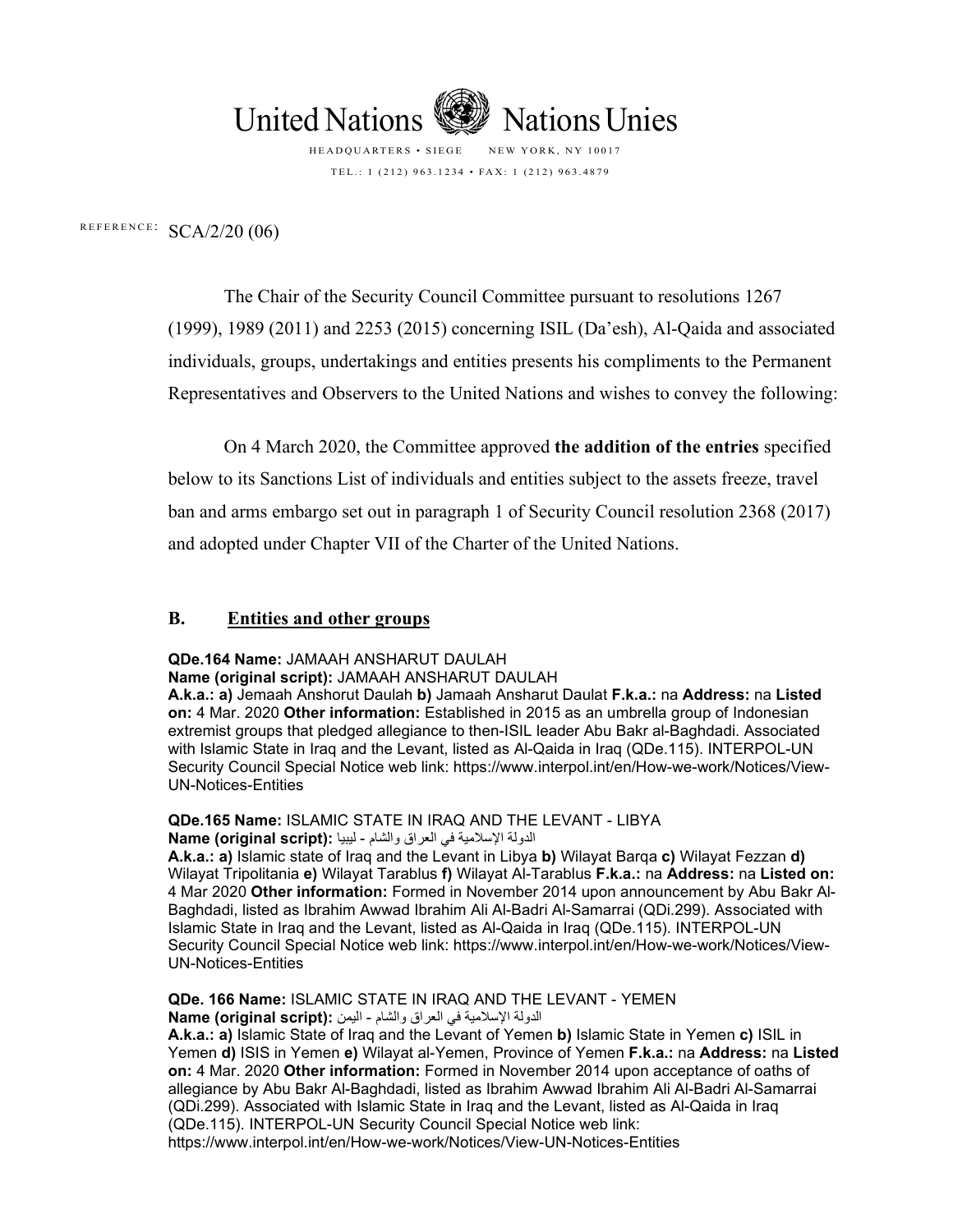The names of individuals and entities on the ISIL (Da'esh) and Al-Qaida Sanctions List pursuant to a decision by the Committee may be found in the "Press Releases" section on the Committee's website:

https://www.un.org/securitycouncil/sanctions/1267/press-releases.

 To obtain a fully updated version of the List of individuals and entities associated with ISIL (Da'esh) and Al-Qaida and subject to the sanctions measures, Member States are encouraged to consult, on a regular basis, the Committee's website at the following URL: https://www.un.org/securitycouncil/sanctions/1267/aq\_sanctions\_list. The ISIL (Da'esh) and Al-Qaida Sanctions List is available in HTML, PDF and XML format and is updated regularly on the basis of relevant information provided by Member States and international and regional organizations.

 The Consolidated United Nations Security Council List is also updated following all changes made to the ISIL (Da'esh) and Al-Qaida Sanctions List. An updated version of the Consolidated List is accessible via the following URL: https://www.un.org/securitycouncil/content/un-sc-consolidated-list.

 In accordance with paragraph 19 of resolution 1526 (2004), the Secretariat automatically conveys updates of the ISIL (Da'esh) and Al-Qaida Sanctions List to States, regional and sub-regional organizations by e-mail shortly following the postings of such updates on the Committee's website. Member States are invited to submit any updated or new information for this purpose to the Secretariat by e-mail to: SC-1267-Committee@un.org or fax: (+1) 212-963-1300. The Committee encourages all States to allow implementation of updates of the ISIL (Da'esh) and Al-Qaida Sanctions List based on e-mails, soft-copy notices, or website postings.

4 March 2020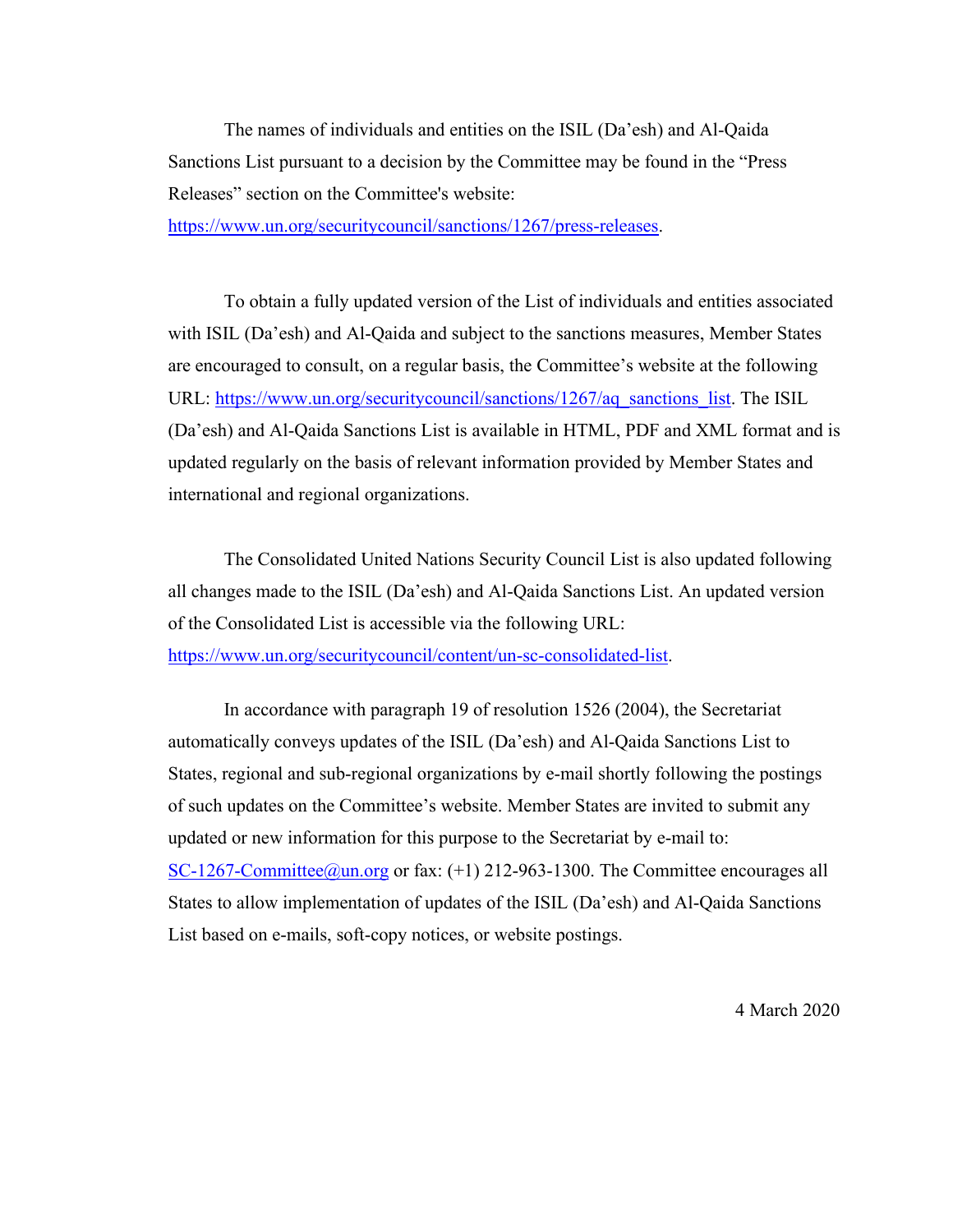# **Narrative Summaries**

## **QDe.164**

#### **Jamaah Ansharut Daulah**

*Date on which the narrative summary became available on the Committee's website*: 4 March 2020

Jamaah Ansharut Daulah was listed on 4 March 2020 pursuant to paragraphs 2 and 4 of resolution 2368 (2017) as being associated with ISIL for "participating in the financing, planning, facilitating, preparing, or perpetrating of acts or activities by, in conjunction with, under the name of, on behalf of, or in support of Al-Qaida, ISIL, or any cell, affiliate, splinter group or derivative thereof". Jamaah Ansharut Daulah has also been found to have participated in "supplying, selling or transferring arms and related materiel", and in "recruiting for" and otherwise supporting acts or activities of ISIL, listed as Al-Qaida in Iraq (QDe.115).

#### *Additional information:*

Jamaah Ansharut Daulah (JAD) was established in Indonesia in 2015 as an umbrella organization for almost two dozen Indonesian extremist groups that pledged allegiance to then-ISIL leader Abu Bakr al-Baghdadi. The ideological leader of JAD is Oman Rochman (QDi.407). JAD is currently the largest ISIL-affiliated terror network in Indonesia. The group has carried out numerous attacks since its formation, including the May 2018 attacks on three churches in Surabaya, a port city on Java Island's east coast, killing at least 13 people and injuring 40 others. In May 2017, the group conducted two suicide bombings in East Jakarta, killing three police officers. In June 2017, the group attacked a police headquarters in North Sumatra's provincial capital of Medan, killing a police officer. In January 2016, the group conducted an attack by a suicide bomber and gunmen in Jakarta's shopping district, killing two people and injuring 25 others. ISIL has claimed credit for JAD attacks, including the 2018 Surabaya bombings.

#### *Related listed individuals and entities:*

Al-Qaida in Iraq (QDe.115), listed on 18 October 2004.

Oman Rochman (QDi.407), listed on 20 July 2017.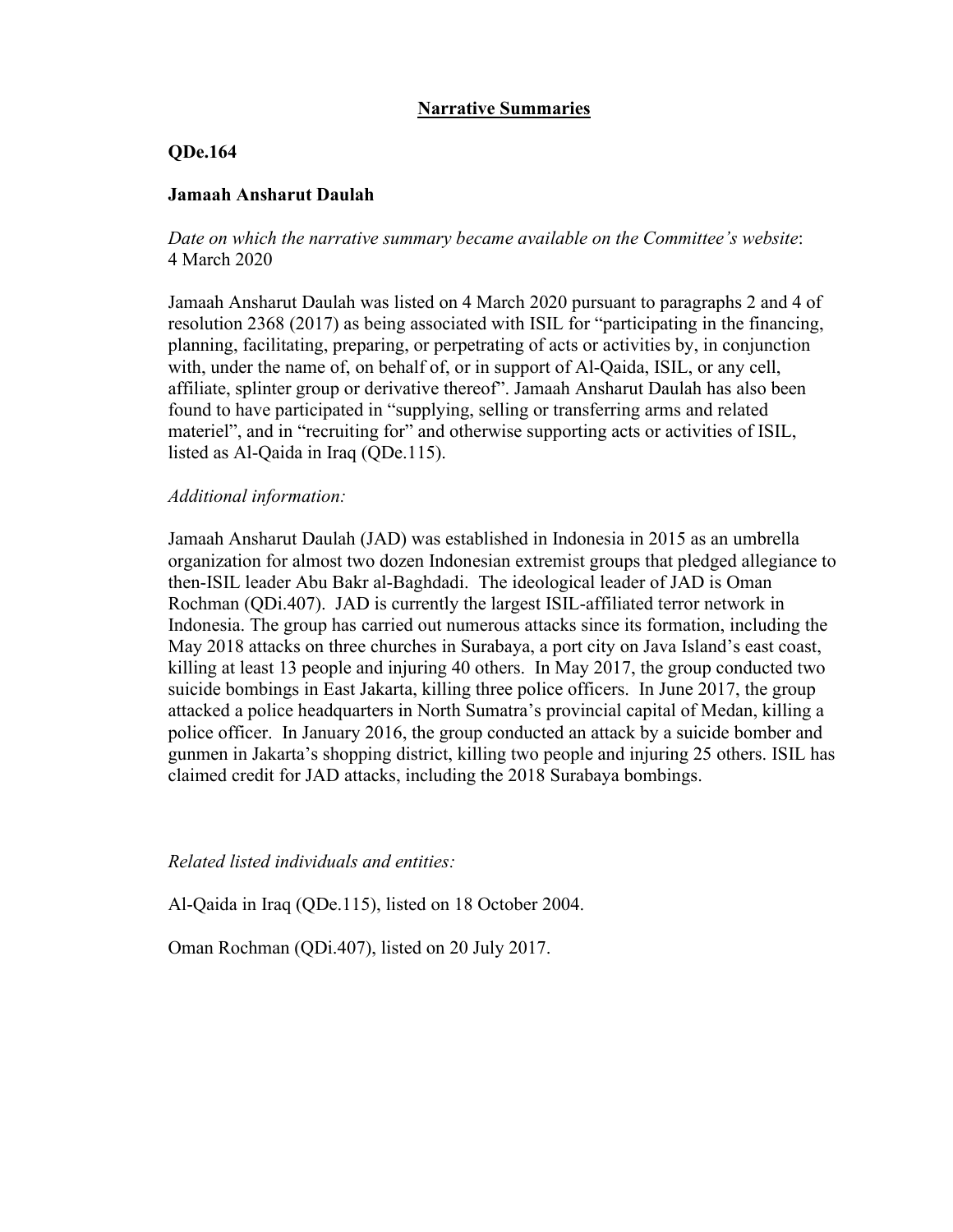# **QDe.165**

# **Islamic State in Iraq and the Levant - Libya**

*Date on which the narrative summary became available on the Committee's website*: 4 March 2020

The Islamic State in Iraq and the Levant – Libya was listed on 4 March 2020 pursuant to paragraphs 2 and 4 of resolution 2368 (2017) as being associated with ISIL for "participating in the financing, planning, facilitating, preparing, or perpetrating of acts or activities by, in conjunction with, under the name of, on behalf of, or in support of Al-Qaida, ISIL, or any cell, affiliate, splinter group or derivative thereof". The Islamic State in Iraq and the Levant – Libya has also been found to have participated in "supplying, selling or transferring arms and related materiel", and in "recruiting for" and otherwise supporting acts or activities of ISIL, listed as Al-Qaida in Iraq (QDe.115).

# *Additional information:*

The Islamic State in Iraq and the Levant- Libya was established in November 2014 when then-ISIL emir Abu Bakr Al-Baghdadi, listed as Ibrahim Awwad Ibrahim Ali Al-Badri Al-Samarrai (QDi.299), announced the formation of ISIL Libya from three recognized provinces: Barqa in the east, Tripolitania in the west, and Fezzan in the south. ISIL-Libya has since carried out numerous attacks, including the January 2015 attack at a Libyan army checkpoint in the town of Sokhna in southern Libya, which killed 16 people. In the same month, the group also claimed responsibility for an attack on a luxury hotel in Tripoli, which killed eight people. This was followed in February 2015 by the group claiming responsibility for a bomb targeting a police station and the home of Libya's Parliamentary Speaker in the town of Al-Qubbah, which killed at least 40 people and wounding others. In February 2015, the group also released a video showing the killing of 21 Egyptian Christians kidnapped in Libya between December 2014 and January 2015.

The group claimed responsibility for an attack on the headquarters of Libya's National Oil Corporation in Tripoli in September 2018, and on the headquarters of Libya's Foreign Affairs Ministry in Tripoli in December 2018. In April 2019, the group carried out an attack in the town of Al-Fuqaha in Central Libya, killing the head of the town's local council and senior local security officer. The following month, the group claimed an attack on a military training camp in Libya's southern city of Sebha, which killed nine people.

# *Related listed individuals and entities:*

Al-Qaida in Iraq (QDe.115), listed on 18 October 2004.

Ibrahim Awwad Ibrahim Ali Al-Badri Al-Samarrai (QDi.299), listed on 5 October 2011.